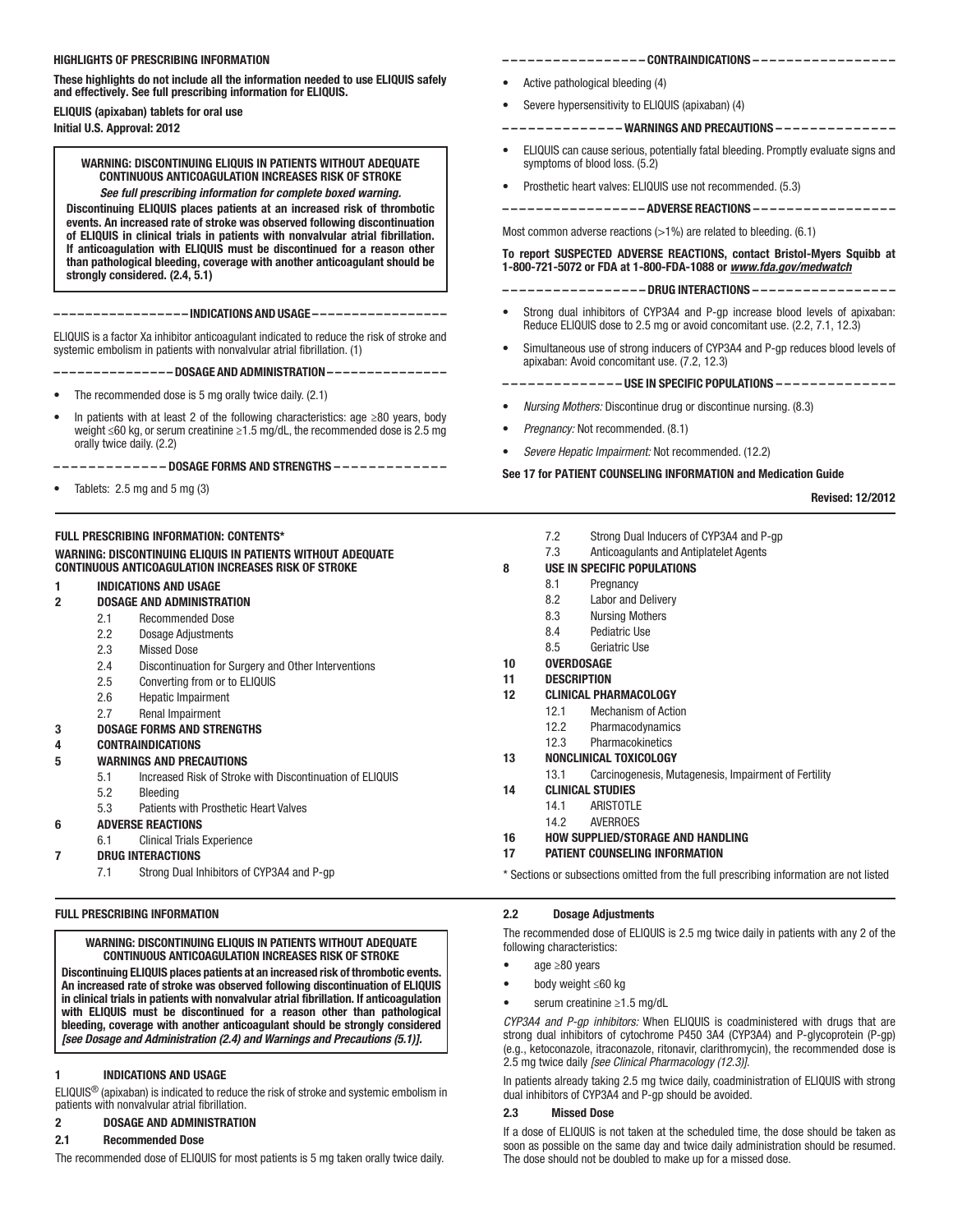### ELIQUIS® (apixaban) ELIQUIS® (apixaban)

### 2.4 Discontinuation for Surgery and Other Interventions

ELIQUIS should be discontinued at least 48 hours prior to elective surgery or invasive procedures with a moderate or high risk of unacceptable or clinically significant bleeding. ELIQUIS should be discontinued at least 24 hours prior to elective surgery or invasive procedures with a low risk of bleeding or where the bleeding would be noncritical in location and easily controlled.

# 2.5 Converting from or to ELIQUIS

*Switching from warfarin to ELIQUIS:* Warfarin should be discontinued and ELIQUIS started when the international normalized ratio (INR) is below 2.0.

*Switching from ELIQUIS to warfarin:* ELIQUIS affects INR, so that INR measurements during coadministration with warfarin may not be useful for determining the appropriate dose of warfarin. If continuous anticoagulation is necessary, discontinue ELIQUIS and begin both a parenteral anticoagulant and warfarin at the time the next dose of ELIQUIS would have been taken, discontinuing the parenteral anticoagulant when INR reaches an acceptable range.

*Switching between ELIQUIS and anticoagulants other than warfarin:* Discontinue one being taken and begin the other at the next scheduled dose.

### 2.6 Hepatic Impairment

No dose adjustment is required in patients with mild hepatic impairment.

Because patients with moderate hepatic impairment may have intrinsic coagulation abnormalities and there is limited clinical experience with ELIQUIS in these patients, dosing recommendations cannot be provided *[see Clinical Pharmacology (12.2)].*

ELIQUIS is not recommended in patients with severe hepatic impairment *[see Clinical Pharmacology (12.3)].*

# 2.7 Renal Impairment

The dosing adjustment for moderate renal impairment is described above *[see Dosage and Administration (2.2)]*. No data inform use in patients with creatinine clearance <15 mL/min or on dialysis.

# 3 DOSAGE FORMS AND STRENGTHS

- 2.5 mg, yellow, round, biconvex, film-coated tablets with "893" debossed on one side and "2½" on the other side.
- 5 mg, pink, oval-shaped, biconvex, film-coated tablets with "894" debossed on one side and "5" on the other side.

# 4 CONTRAINDICATIONS

ELIQUIS is contraindicated in patients with the following conditions:

- Active pathological bleeding *[see Warnings and Precautions (5.2) and Adverse Reactions (6.1)]*
- Severe hypersensitivity reaction to ELIQUIS (i.e., anaphylactic reactions) [see *Adverse Reactions (6.1)]*

### 5 WARNINGS AND PRECAUTIONS

### 5.1 Increased Risk of Stroke with Discontinuation of ELIQUIS

Discontinuing ELIQUIS in the absence of adequate alternative anticoagulation increases the risk of thrombotic events. An increased rate of stroke was observed during the transition from ELIQUIS to warfarin in clinical trials in patients with nonvalvular atrial fibrillation. If ELIQUIS must be discontinued for a reason other than pathological bleeding, consider coverage with another anticoagulant *[see Dosage and Administration (2.3)].*

# 5.2 Bleeding

ELIQUIS increases the risk of bleeding and can cause serious, potentially fatal, bleeding *[see Dosage and Administration (2.2) and Adverse Reactions (6.1)].*

Concomitant use of drugs affecting hemostasis increases the risk of bleeding. These include aspirin and other antiplatelet agents, other anticoagulants, heparin, thrombolytic agents, selective serotonin reuptake inhibitors, serotonin norepinephrine reuptake inhibitor, and nonsteroidal anti-inflammatory drugs (NSAIDs) *[see Drug Interactions (7.3)]*.

Patients should be made aware of signs and symptoms of blood loss and instructed to report them immediately or go to an emergency room. ELIQUIS should be discontinued in patients with active pathological hemorrhage.

There is no established way to reverse the anticoagulant effect of apixaban, which can be expected to persist for about 24 hours after the last dose, i.e., for about two halflives. A specific antidote for ELIQUIS is not available. Because of high plasma protein binding, apixaban is not expected to be dialyzable *[see Clinical Pharmacology (12.3)]*. Protamine sulfate and vitamin K would not be expected to affect the anticoagulant activity of apixaban. There is no experience with antifibrinolytic agents (tranexamic acid, aminocaproic acid) in individuals receiving apixaban. There is neither scientific rationale for reversal nor experience with systemic hemostatics (desmopressin and aprotinin) in individuals receiving apixaban. Use of procoagulant reversal agents such as prothrombin complex concentrate, activated prothrombin complex concentrate, or recombinant factor VIIa may be considered but has not been evaluated in clinical studies. Activated oral charcoal reduces absorption of apixaban, thereby lowering apixaban plasma concentration *[see Overdosage (10)]*.

## 5.3 Patients with Prosthetic Heart Valves

The safety and efficacy of ELIQUIS has not been studied in patients with prosthetic heart valves. Therefore, use of ELIQUIS is not recommended in these patients.

### 6 ADVERSE REACTIONS

The most serious adverse reactions reported with ELIQUIS were related to bleeding *[see Warnings and Precautions (5.2)].* 

#### **Clinical Trials Experience**

Because clinical trials are conducted under widely varying conditions, adverse reaction rates observed in the clinical trials of a drug cannot be directly compared to rates in the clinical trials of another drug and may not reflect the rates observed in practice.

The safety of ELIQUIS was evaluated in the ARISTOTLE and AVERROES studies *[see Clinical Studies (14)]*, including 11,284 patients exposed to ELIQUIS 5 mg twice daily and 602 patients exposed to ELIQUIS 2.5 mg twice daily. The duration of ELIQUIS exposure was ≥12 months for 9375 patients and ≥24 months for 3369 patients in the two studies. In ARISTOTLE, the mean duration of exposure was 89 weeks (>15,000 patient-years). In AVERROES, the mean duration of exposure was approximately 59 weeks (>3000 patient-years).

The most common reason for treatment discontinuation in both studies was for bleeding-related adverse reactions; in ARISTOTLE this occurred in 1.7% and 2.5% of patients treated with ELIQUIS and warfarin, respectively, and in AVERROES, in 1.5% and 1.3% on ELIQUIS and aspirin, respectively.

*Bleeding in Patients with Nonvalvular Atrial Fibrillation in ARISTOTLE and AVERROES*

Tables 1 and 2 show the number of patients experiencing major bleeding during the treatment period and the bleeding rate (percentage of subjects with at least one bleeding event per year) in ARISTOTLE and AVERROES.

*Major bleeding* was defined as clinically overt bleeding that was accompanied by one or more of the following: a decrease in hemoglobin of 2 g/dL or more; a transfusion of 2 or more units of packed red blood cells; bleeding that occurred in at least one of the following critical sites: intracranial, intraspinal, intraocular, pericardial, intra-articular, intramuscular with compartment syndrome, retroperitoneal; or bleeding that was fatal. Intracranial hemorrhage included intracerebral (hemorrhagic stroke), subarachnoid, and subdural bleeds.

#### Table 1: Bleeding Events in Patients with Nonvalvular Atrial Fibrillation in **ARISTOTLE**

|                                    | <b>ELIQUIS</b><br>$N = 9088$<br>$n$ (%/year) | <b>Warfarin</b><br>$N = 9052$<br>$n$ (%/year) | <b>Hazard Ratio</b><br>$(95\% \text{ Cl*})$ | P-value  |
|------------------------------------|----------------------------------------------|-----------------------------------------------|---------------------------------------------|----------|
| Major <sup>†</sup>                 | 327 (2.13)                                   | 462 (3.09)                                    | 0.69(0.60, 0.80)                            | < 0.0001 |
| Gastrointestinal (GI) <sup>‡</sup> | 128 (0.83)                                   | 141 (0.93)                                    | 0.89(0.70, 1.14)                            |          |
| Intracranial                       | 52 (0.33)                                    | 125 (0.82)                                    | 0.41(0.30, 0.57)                            |          |
| Intraocular <sup>§</sup>           | 32 (0.21)                                    | 22(0.14)                                      | 1.42 (0.83, 2.45)                           |          |
| Fatal <sup>¶</sup>                 | 10(0.06)                                     | 37 (0.24)                                     | 0.27(0.13, 0.53)                            |          |
| CRNM**                             | 318 (2.08)                                   | 444 (3.00)                                    | 0.70(0.60, 0.80)                            | < 0.0001 |

\* Confidence interval.

† International Society on Thrombosis and Hemostasis (ISTH) major bleed assessed by sequential testing strategy for superiority designed to control the overall type I error in the trial.

‡ GI bleed includes upper GI, lower GI, and rectal bleeding.

§ Intraocular bleed is within the corpus of the eye (a conjunctival bleed is not an intraocular bleed).

¶ Fatal bleed is an adjudicated death because of bleeding during the treatment period and includes both fatal extracranial bleeds and fatal hemorrhagic stroke.

\*\* CRNM = clinically relevant nonmajor bleeding.

Events associated with each endpoint were counted once per subject, but subjects may have contributed events to multiple endpoints.

In ARISTOTLE, the results for major bleeding were generally consistent across most major subgroups including age, weight,  $CHADS<sub>2</sub>$  score (a scale from 0 to 6 used to estimate risk of stroke, with higher scores predicting greater risk), prior warfarin use, geographic region, ELIQUIS dose, type of AF, and aspirin use at randomization (Figure 1). Subjects treated with apixaban with diabetes bled more (3.0%/year) than did subjects without diabetes (1.9%/year).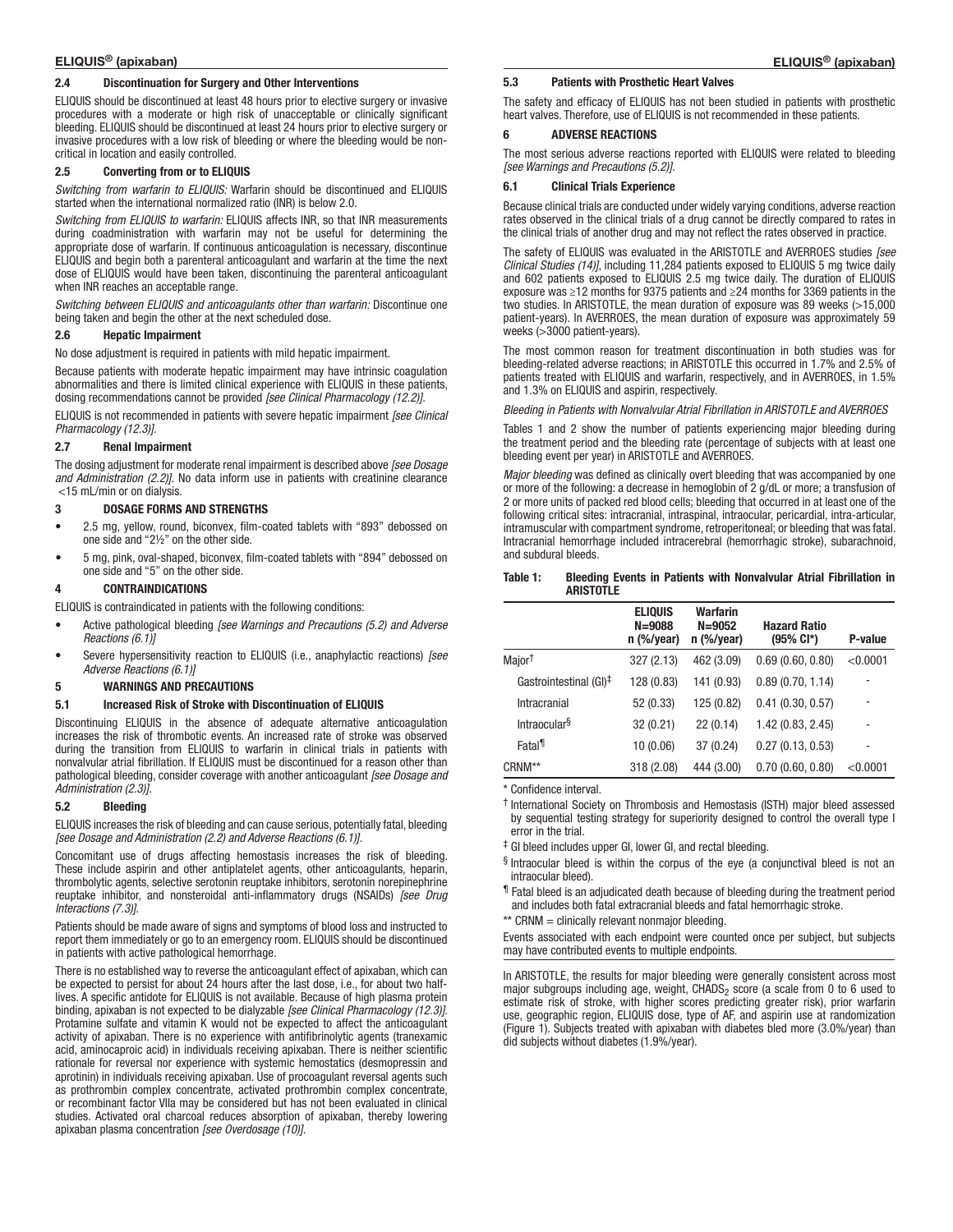| Figure 1: |                        |  |  | Major Bleeding Hazard Ratios by Baseline Characteristics - |  |
|-----------|------------------------|--|--|------------------------------------------------------------|--|
|           | <b>ARISTOTLE Study</b> |  |  |                                                            |  |

|                                    |        | <b>No. of Events</b>                      |           |      |                                 |                                   |
|------------------------------------|--------|-------------------------------------------|-----------|------|---------------------------------|-----------------------------------|
| Subgroup                           | No, of | $%$ per yr)<br>Patients Apixaban Warfarin |           |      | <b>Hazard Ratio</b><br>(95% CI) | P-value for<br><b>Interaction</b> |
| <b>All Patients</b>                | 18140  | 327 (2.13) 462 (3.09)                     |           |      |                                 |                                   |
| Prior Warfarin/VKA Status          |        |                                           |           |      |                                 | 0.50                              |
| Experienced                        | 10376  |                                           | 274 (3.2) |      |                                 |                                   |
| Naïve                              | 7764   | 185 (2.1)                                 |           |      |                                 |                                   |
|                                    |        | 142 (2.2)                                 | 188(3.0)  |      |                                 |                                   |
| Age                                |        |                                           |           |      |                                 | 0.64                              |
| <65 yrs old                        | 5455   | 56 (1.2)                                  | 72 (1.5)  |      |                                 |                                   |
| $\geq 65$ to $< 75$ yrs old        | 7030   | 120(2.0)                                  | 166 (2.8) |      |                                 |                                   |
| ≥75 yrs old                        | 5655   | 151(3.3)                                  | 224(5.2)  |      |                                 |                                   |
| Gender                             |        |                                           |           |      |                                 | 0.08                              |
| Male                               | 11747  | 225 (2.3)                                 | 294 (3.0) |      |                                 |                                   |
| Female                             | 6393   | 102 (1.9)                                 | 168(33)   |      |                                 |                                   |
| Weight                             |        |                                           |           |      |                                 | 0.22                              |
| $\leq 60$ kg                       | 1978   | 36 (2.3)                                  | 62 (4.3)  |      |                                 |                                   |
| $>60$ kg                           | 16102  | 290 (2.1)                                 | 398 (3.0) |      |                                 |                                   |
| <b>Type of Atrial Fibrillation</b> |        |                                           |           |      |                                 | 0.75                              |
| Permanent/Persistent 15361         |        | 283 (2.2)                                 | 402 (3.2) |      |                                 |                                   |
| Paroxysmal                         | 2776   | 44 (1.9)                                  | 60(2.6)   |      |                                 |                                   |
| Prior Stroke or TIA                |        |                                           |           |      |                                 | 0.71                              |
| Yes                                | 3422   | 77 (2.8)                                  | 106(3.9)  |      |                                 |                                   |
| No                                 | 14718  | 250 (2.0)                                 | 356(2.9)  |      |                                 |                                   |
| <b>Diabetes Mellitus</b>           |        |                                           |           |      |                                 | 0.003                             |
| Yes                                | 4526   | 112 (3.0)                                 | 114(3.1)  |      |                                 |                                   |
| No                                 | 13614  | 215 (1.9)                                 | 348(3.1)  |      |                                 |                                   |
| <b>Heart Failure</b>               |        |                                           |           |      |                                 | 0.30                              |
| Yes                                | 5527   | 87(1.9)                                   | 137(3.1)  |      |                                 |                                   |
| No                                 | 12613  | 240 (2.2)                                 | 325(3.1)  |      |                                 |                                   |
| CHADS <sub>2</sub> Score           |        |                                           |           |      |                                 | 0.40                              |
| $\leq 1$                           | 6169   | 76 (1.4)                                  | 126(2.3)  |      |                                 |                                   |
| $=2$                               | 6492   | 125(2,3)                                  | 163(3.0)  |      |                                 |                                   |
| $\geq$ 3                           | 5479   | 126 (2.9)                                 | 173 (4.2) |      |                                 |                                   |
| Level of Renal Impairment          |        |                                           |           |      |                                 | 0.03                              |
| Severe or Moderate                 | 3005   | 73 (3.2)                                  | 142(6.4)  |      |                                 |                                   |
| Mild                               | 7565   | 157(2.5)                                  | 199 (3.2) |      |                                 |                                   |
| Normal                             | 7496   | 96(1.5)                                   | 119 (1.8) |      |                                 |                                   |
| Apixaban Dose                      |        |                                           |           |      |                                 | 0.21                              |
| 2.5 mg BID or placebo 826          |        | 20(3.3)                                   | 37(6.7)   |      |                                 |                                   |
| 5 mg BID or placebo                | 17314  | 307(2.1)                                  | 425 (3.0) |      |                                 |                                   |
| Geographic Region                  |        |                                           |           |      |                                 | 0.16                              |
| North America                      |        |                                           |           |      |                                 |                                   |
|                                    | 4463   | 106(2.8)                                  | 137(3.6)  |      |                                 |                                   |
| Latin America                      | 3460   | 60(2.1)                                   | 94(3.5)   |      |                                 |                                   |
| Europe                             | 7313   | 110(1.7)                                  | 135(2,2)  |      |                                 |                                   |
| Asia/Pacific                       | 2904   | 51 (2.1)                                  | 96 (4.1)  |      |                                 |                                   |
| Aspirin at Randomization           |        |                                           |           |      |                                 | 0.40                              |
| Yes                                | 5608   | 129 (2.7)                                 | 164 (3.7) |      |                                 |                                   |
| No                                 | 12532  | 198 (1.9)                                 | 298 (2.8) |      |                                 | ┦                                 |
|                                    |        |                                           |           | 0.25 | 0.5<br>1                        | $\overline{c}$                    |
|                                    |        |                                           |           |      | Apixaban<br><b>Better</b>       | Warfarin<br><b>Better</b>         |

#### Table 2: Bleeding Events in Patients with Nonvalvular Atrial Fibrillation in **AVERROES**

|              | <b>ELIQUIS</b><br>$N = 2798$<br>$n$ (%/year) | <b>Aspirin</b><br>$N = 2780$<br>$n$ (%/year) | <b>Hazard Ratio</b><br>$(95% \text{ CI})$ | P-value |
|--------------|----------------------------------------------|----------------------------------------------|-------------------------------------------|---------|
| Major        | 45 (1.41)                                    | 29(0.92)                                     | 1.54(0.96, 2.45)                          | 0.07    |
| Fatal        | 5(0.16)                                      | 5(0.16)                                      | 0.99(0.23, 4.29)                          | ٠       |
| Intracranial | 11(0.34)                                     | 11 (0.35)                                    | 0.99(0.39, 2.51)                          | ٠       |

Events associated with each endpoint were counted once per subject, but subjects may have contributed events to multiple endpoints.

#### *Other Adverse Reactions*

Hypersensitivity reactions (including drug hypersensitivity, such as skin rash, and anaphylactic reactions, such as allergic edema) and syncope were reported in <1% of patients receiving ELIQUIS.

### 7 DRUG INTERACTIONS

Apixaban is a substrate of both CYP3A4 and P-gp. Inhibitors of CYP3A4 and P-gp increase exposure to apixaban and increase the risk of bleeding. Inducers of CYP3A4 and P-gp decrease exposure to apixaban and increase the risk of stroke.

#### 7.1 Strong Dual Inhibitors of CYP3A4 and P-gp

The dose of ELIQUIS should be decreased to 2.5 mg twice daily when it is coadministered with drugs that are strong dual inhibitors of CYP3A4 and P-gp, (e.g., ketoconazole, itraconazole, ritonavir, or clarithromycin) *[see Dosage and Administration (2.2) and Clinical Pharmacology (12.3)].*

In patients already taking ELIQUIS at a dose of 2.5 mg twice daily, avoid coadministration with strong dual inhibitors of both CYP3A4 and P-gp *[see Dosage and Administration (2.2) and Clinical Pharmacology (12.3)].*

### 7.2 Strong Dual Inducers of CYP3A4 and P-gp

Avoid concomitant use of ELIQUIS with strong dual inducers of CYP3A4 and P-gp (e.g., rifampin, carbamazepine, phenytoin, St. John's wort) because such drugs will decrease exposure to apixaban *[see Clinical Pharmacology (12.3)].*

#### 7.3 Anticoagulants and Antiplatelet Agents

Coadministration of antiplatelet agents, fibrinolytics, heparin, aspirin, and chronic NSAID use increases the risk of bleeding.

APPRAISE-2, a placebo-controlled clinical trial of apixaban in high-risk post-acute coronary syndrome patients treated with aspirin or the combination of aspirin and clopidogrel, was terminated early due to a higher rate of bleeding with apixaban compared to placebo. The rate of ISTH major bleeding was 2.77%/year with apixaban versus 0.62%/year with placebo in patients receiving single antiplatelet therapy and was 5.91%/year with apixaban versus 2.50%/year with placebo in those receiving dual antiplatelet therapy.

In ARISTOTLE, concomitant use of aspirin increased the bleeding risk on ELIQUIS from 1.8% per year to 3.4% per year and the bleeding risk on warfarin from 2.7% per year to 4.6% per year. In this clinical trial, there was limited (2.3%) use of dual antiplatelet therapy with ELIQUIS.

### 8 USE IN SPECIFIC POPULATIONS

#### 8.1 Pregnancy

#### *Pregnancy Category B*

There are no adequate and well-controlled studies of ELIQUIS in pregnant women. Treatment is likely to increase the risk of hemorrhage during pregnancy and delivery. ELIQUIS should be used during pregnancy only if the potential benefit outweighs the potential risk to the mother and fetus.

Treatment of pregnant rats, rabbits, and mice after implantation until the end of gestation resulted in fetal exposure to apixaban, but was not associated with increased risk for fetal malformations or toxicity. No maternal or fetal deaths were attributed to bleeding. Increased incidence of maternal bleeding was observed in mice, rats, and rabbits at maternal exposures that were 19, 4, and 1 times, respectively, the human exposure of unbound drug, based on area under plasma-concentration time curve (AUC) comparisons at the maximum recommended human dose (MRHD) of 10 mg (5 mg twice daily).

#### 8.2 Labor and Delivery

Safety and effectiveness of ELIQUIS during labor and delivery have not been studied in clinical trials. Consider the risks of bleeding and of stroke in using ELIQUIS in this setting *[see Warnings and Precautions (5.2)]*.

Treatment of pregnant rats from implantation (gestation Day 7) to weaning (lactation Day 21) with apixaban at a dose of 1000 mg/kg (about 5 times the human exposure based on unbound apixaban) did not result in death of offspring or death of mother rats during labor in association with uterine bleeding. However, increased incidence of maternal bleeding, primarily during gestation, occurred at apixaban doses of ≥25 mg/kg, a dose corresponding to ≥1.3 times the human exposure.

#### 8.3 Nursing Mothers

It is unknown whether apixaban or its metabolites are excreted in human milk. Rats excrete apixaban in milk (12% of the maternal dose).

Women should be instructed either to discontinue breastfeeding or to discontinue ELIQUIS therapy, taking into account the importance of the drug to the mother.

### 8.4 Pediatric Use

Safety and effectiveness in pediatric patients have not been established.

### 8.5 Geriatric Use

Of the total subjects in clinical studies of apixaban, >69% were 65 and older, and >31% were 75 and older. The effects of ELIQUIS on the risk of stroke and major bleeding compared to warfarin were maintained in geriatric subjects.

#### 0 **OVERDOSAGE**

There is no antidote to ELIQUIS. Overdose of ELIQUIS increases the risk of bleeding *[see Warnings and Precautions (5.2)]*.

In controlled clinical trials, orally administered apixaban in healthy subjects at doses up to 50 mg daily for 3 to 7 days (25 mg twice-daily for 7 days or 50 mg once-daily for 3 days) had no clinically relevant adverse effects.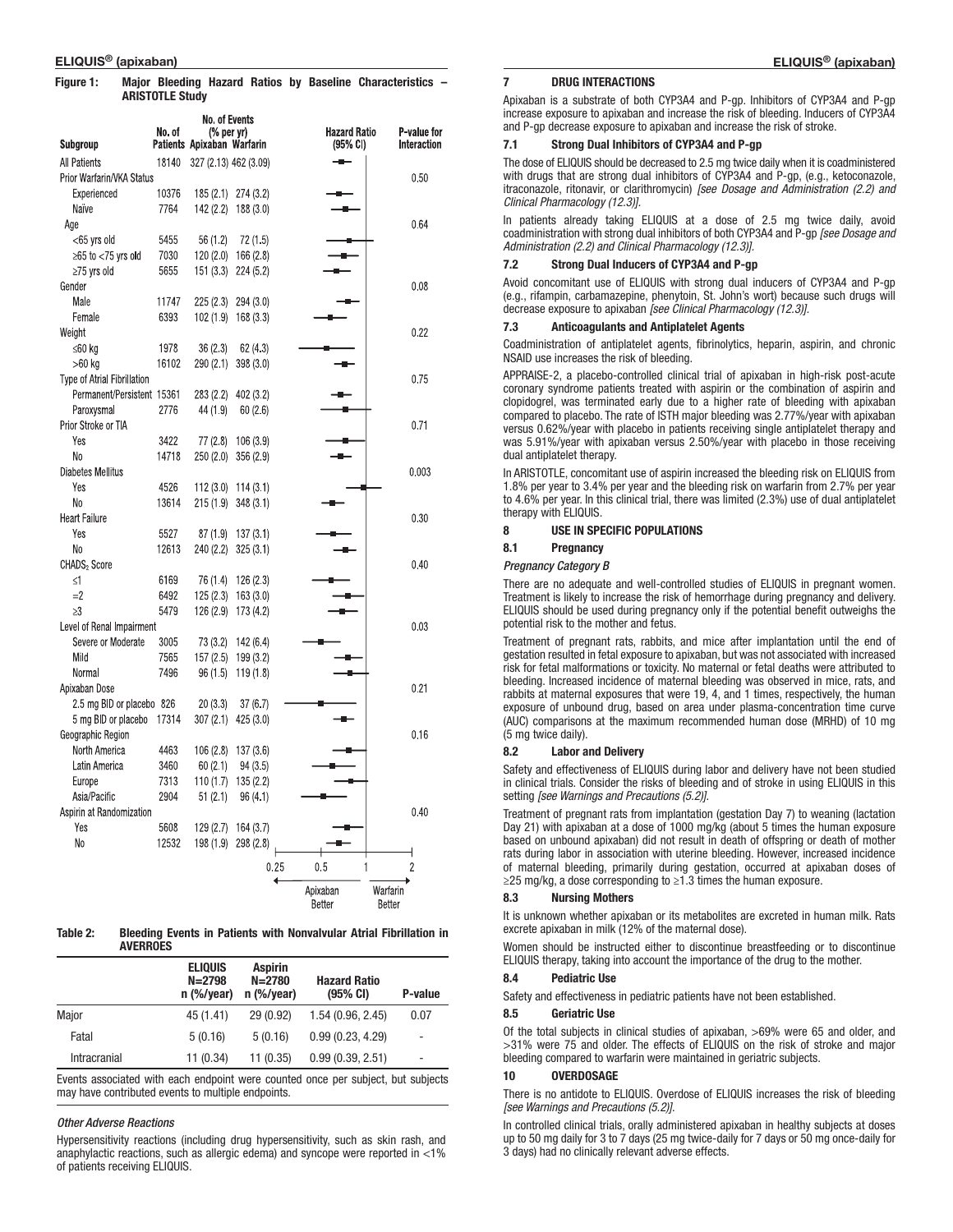In healthy subjects, administration of activated charcoal 2 and 6 hours after ingestion of a 20-mg dose of apixaban reduced mean apixaban AUC by 50% and 27%, respectively. Mean apparent half-life of apixaban decreased from 13.4 hours when apixaban was administered alone to 5.3 hours and 4.9 hours, respectively, when activated charcoal was administered 2 and 6 hours after apixaban, indicating that charcoal blocked the continued absorption of apixaban from the gut *[see Clinical Pharmacology (12.3)]*. Thus, administration of activated charcoal may be useful in the management of apixaban overdose or accidental ingestion by leading to a more rapid fall in apixaban blood levels.

#### 11 DESCRIPTION

ELIQUIS (apixaban), a factor Xa (FXa) inhibitor, is chemically described as 1-(4-methoxyphenyl)-7-oxo-6-[4-(2-oxopiperidin-1-yl)phenyl]-4,5,6,7-tetrahydro-1*H*pyrazolo[3,4-*c*]pyridine-3-carboxamide. Its molecular formula is C<sub>25</sub>H<sub>25</sub>N<sub>5</sub>O<sub>4</sub>, which corresponds to a molecular weight of 459.5. Apixaban has the following structural formula:



Apixaban is a white to pale-yellow powder. At physiological pH (1.2-6.8), apixaban does not ionize; its aqueous solubility across the physiological pH range is ~0.04 mg/mL. ELIQUIS tablets are available for oral administration in strengths of 2.5 mg and 5 mg of apixaban with the following inactive ingredients: anhydrous lactose, microcrystalline cellulose, croscarmellose sodium, sodium lauryl sulfate, and magnesium stearate. The film coating contains lactose monohydrate, hypromellose, titanium dioxide, triacetin, and yellow iron oxide (2.5 mg tablets) or red iron oxide (5 mg tablets).

#### 12 CLINICAL PHARMACOLOGY

#### 12.1 Mechanism of Action

Apixaban is an oral, reversible, and selective active site inhibitor of FXa. It does not require antithrombin III for antithrombotic activity. Apixaban inhibits free and clotbound FXa, and prothrombinase activity. Apixaban has no direct effect on platelet aggregation, but indirectly inhibits platelet aggregation induced by thrombin. By inhibiting FXa, apixaban decreases thrombin generation and thrombus development.

#### 12.2 Pharmacodynamics

As a result of FXa inhibition, apixaban prolongs clotting tests such as prothrombin time (PT), INR, and activated partial thromboplastin time (aPTT). Changes observed in these clotting tests at the expected therapeutic dose, however, are small, subject to a high degree of variability, and not useful in monitoring the anticoagulation effect of apixaban.

The Rotachrom® Heparin chromogenic assay was used to measure the effect of apixaban on FXa activity in humans during the apixaban development program. A concentration-dependent increase in anti-FXa activity was observed in the dose range tested and was similar in healthy subjects and patients with AF.

This test is not recommended for assessing the anticoagulant effect of apixaban.

#### *Pharmacodynamic Drug Interaction Studies*

Pharmacodynamic drug interaction studies with aspirin, clopidogrel, aspirin and clopidogrel, enoxaparin, and naproxen were conducted. No pharmacodynamic interactions were observed with aspirin or clopidogrel, but a 50% to 60% increase in anti-FXa activity was observed when apixaban was coadministered with enoxaparin or naproxen.

#### *Specific Populations*

*Renal impairment:* Anti-FXa activity adjusted for exposure to apixaban was similar across renal function categories.

*Hepatic impairment:* Changes in anti-FXa activity were similar in patients with mild to moderate hepatic impairment and healthy subjects. However, in patients with moderate hepatic impairment, there is no clear understanding of the impact of this degree of hepatic function impairment on the coagulation cascade and its relationship to efficacy and bleeding. Patients with severe hepatic impairment were not studied.

#### *Cardiac Electrophysiology*

Apixaban has no effect on the QTc interval in humans at doses up to 50 mg.

# 12.3 Pharmacokinetics

Apixaban displays prolonged absorption. Thus, despite a short clearance half-life of about 6 hours, the apparent half-life during repeat dosing is about 12 hours, which allows twice-daily dosing to provide effective anticoagulation, but it also means that when the drug is stopped for surgery, anticoagulation persists for at least a day.

### ELIQUIS® (apixaban) ELIQUIS® (apixaban)

#### *Absorption*

The absolute bioavailability of apixaban is approximately 50% for doses up to 10 mg of ELIQUIS. Food does not affect the bioavailability of apixaban. Maximum concentrations  $(C_{\text{max}})$  of apixaban appear 3 to 4 hours after oral administration of ELIQUIS. Apixaban is absorbed throughout the gastrointestinal tract with the distal small bowel and ascending colon contributing about 55% of apixaban absorption. Apixaban demonstrates linear pharmacokinetics with dose-proportional increases in exposure for oral doses up to 10 mg. At doses ≥25 mg, apixaban displays dissolutionlimited absorption with decreased bioavailability.

#### *Distribution*

Plasma protein binding in humans is approximately 87%. The volume of distribution (Vss) is approximately 21 liters.

#### *Metabolism*

Approximately 25% of an orally administered apixaban dose is recovered in urine and feces as metabolites. Apixaban is metabolized mainly via CYP3A4 with minor contributions from CYP1A2, 2C8, 2C9, 2C19, and 2J2. O-demethylation and hydroxylation at the 3-oxopiperidinyl moiety are the major sites of biotransformation.

Unchanged apixaban is the major drug-related component in human plasma; there are no active circulating metabolites.

#### *Elimination*

Apixaban is eliminated in both urine and feces. Renal excretion accounts for about 27% of total clearance. Biliary and direct intestinal excretion contributes to elimination of apixaban in the feces.

Following intravenous administration, apixaban is eliminated with a dominant half-life of ~5 hours. Following oral administration, the apparent half-life is ~12 hours because of prolonged absorption.

Apixaban is a substrate of transport proteins: P-gp and breast cancer resistance protein.

#### *Drug Interaction Studies*

*In vitro* apixaban studies at concentrations significantly greater than therapeutic exposures, no inhibitory effect on the activity of CYP1A2, CYP2A6, CYP2B6, CYP2C8, CYP2C9, CYP2D6, CYP3A4/5 or CYP2C19, nor induction effect on the activity of CYP1A2, CYP2B6 or CYP3A4/5 were observed. Therefore, apixaban is not expected to alter the metabolic clearance of coadministered drugs that are metabolized by these enzymes. Apixaban is not a significant inhibitor of P-gp.

The effects of coadministered drugs on the pharmacokinetics of apixaban and associated dose recommendations are summarized in Figure 2 *[see also Warnings and Precautions (5.2) and Drug Interactions (7)].*

#### Figure 2: Effect of Coadministered Drugs on the Pharmacokinetics of Apixaban



\* Dashed vertical lines illustrate pharmacokinetic changes that were used to inform dosing recommendations. Dosing recommendations were also informed by clinical considerations *[see Warnings and Precautions (5.2) and Drug Interactions (7)].*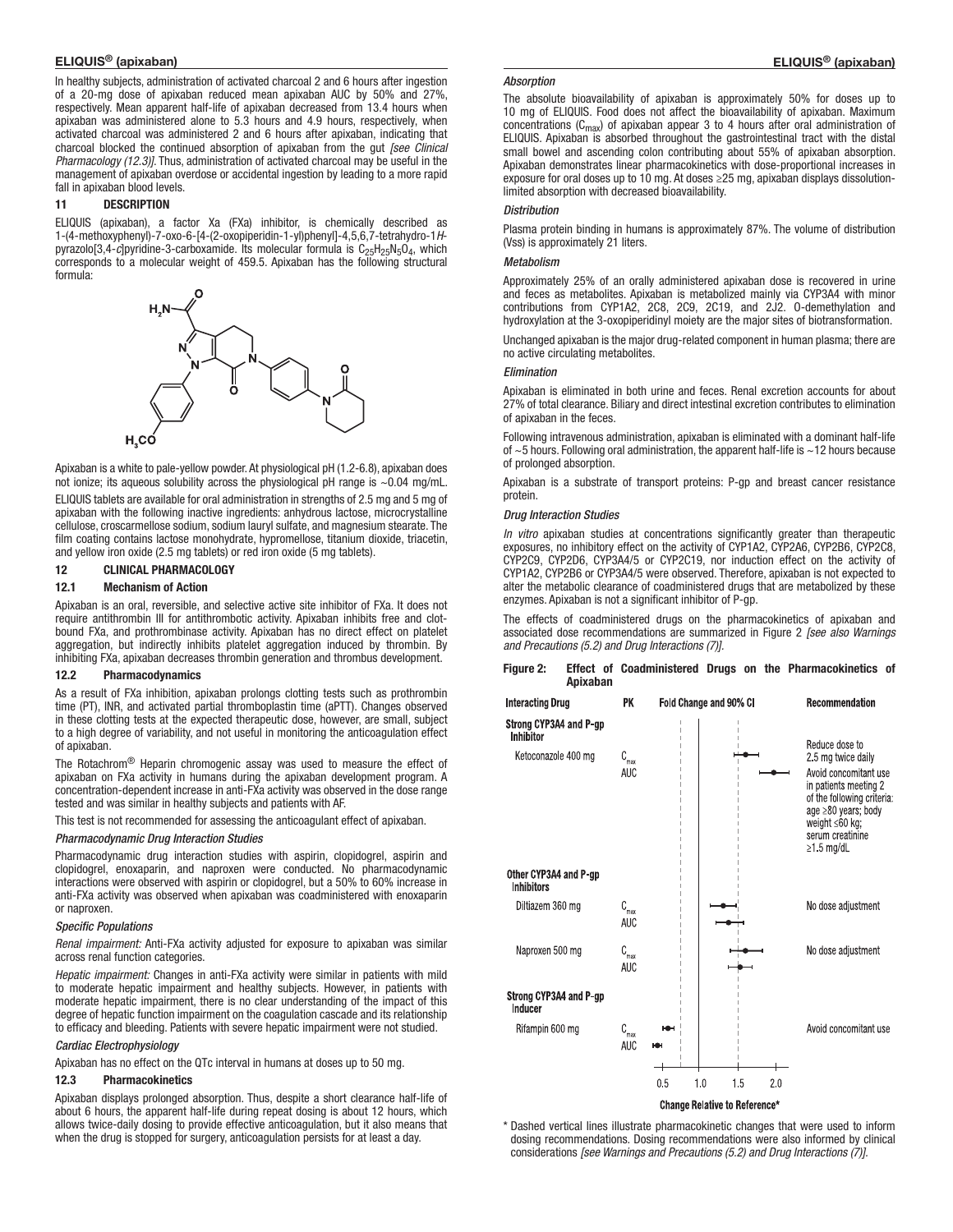In dedicated studies conducted in healthy subjects, famotidine, atenolol, and enoxaparin did not meaningfully alter the pharmacokinetics of apixaban.

In studies conducted in healthy subjects, apixaban did not meaningfully alter the pharmacokinetics of digoxin, naproxen, atenolol, or acetylsalicylic acid.

#### *Specific Populations*

The effects of level of renal impairment, age, body weight, level of hepatic impairment, gender, and ethnic origin on the pharmacokinetics of apixaban are summarized in Figure 3.

Figure 3: Effect of Specific Populations on the Pharmacokinetics of Apixaban

![](_page_4_Figure_6.jpeg)

\* Dashed vertical lines illustrate pharmacokinetic changes that were used to inform dosing recommendations.

A study in healthy subjects comparing the pharmacokinetics in males and females showed no meaningful difference.

The results across pharmacokinetic studies in normal subjects showed no differences in apixaban pharmacokinetics among White/Caucasian, Asian, and Black/African American subjects. No dose adjustment is required based on race/ethnicity.

#### 13 NONCLINICAL TOXICOLOGY

#### 13.1 Carcinogenesis, Mutagenesis, Impairment of Fertility

*Carcinogenesis:* Apixaban was not carcinogenic when administered to mice and rats for up to 2 years. The systemic exposures (AUCs) of unbound apixaban in male and female mice at the highest doses tested (1500 and 3000 mg/kg/day) were 9 and 20 times, respectively, the human exposure of unbound drug at the MRHD of 10 mg/day. Systemic exposures of unbound apixaban in male and female rats at the highest dose tested (600 mg/kg/day) were 2 and 4 times, respectively, the human exposure.

*Mutagenesis:* Apixaban was neither mutagenic in the bacterial reverse mutation (Ames) assay, nor clastogenic in Chinese hamster ovary cells *in vitro*, in a 1-month *in vivo/in vitro* cytogenetics study in rat peripheral blood lymphocytes, or in a rat micronucleus study *in vivo*.

*Impairment of Fertility:* Apixaban had no effect on fertility in male or female rats when given at doses up to 600 mg/kg/day, a dose resulting in exposure levels that are 3 and 4 times, respectively, the human exposure.

Apixaban administered to female rats at doses up to 1000 mg/kg/day from implantation through the end of lactation produced no adverse findings in male offspring  $(F_1$  generation) at doses up to 1000 mg/kg/day, a dose resulting in exposure that is 5 times the human exposure. Adverse effects in the  $F_1$ -generation female offspring were limited to decreased mating and fertility indices at 1000 mg/kg/day.

### 14 CLINICAL STUDIES

#### 14.1 ARISTOTLE

Evidence for the efficacy and safety of ELIQUIS was derived from ARISTOTLE, a multinational, double-blind study in patients with nonvalvular atrial fibrillation (AF) comparing the effects of ELIQUIS and warfarin on the risk of stroke and non-central nervous system (CNS) systemic embolism. In ARISTOTLE, patients were randomized

#### ELIQUIS® (apixaban) ELIQUIS® (apixaban)

to ELIQUIS 5 mg orally twice daily (or 2.5 mg twice daily in subjects with at least 2 of the following characteristics: age ≥80 years, body weight ≤60 kg, or serum creatinine ≥1.5 mg/dL) or to warfarin (targeted to an INR range of 2.0-3.0). Patients had to have one or more of the following additional risk factors for stroke:

- prior stroke or transient ischemic attack (TIA)
- prior systemic embolism
- age  $\geq$ 75 years
- arterial hypertension requiring treatment
- diabetes mellitus
- heart failure ≥New York Heart Association Class 2
- left ventricular ejection fraction ≤40%

The primary objective of ARISTOTLE was to determine whether ELIQUIS 5 mg twice daily (or 2.5 mg twice daily) was effective (noninferior to warfarin) in reducing the risk of stroke (ischemic or hemorrhagic) and systemic embolism. Superiority of ELIQUIS to warfarin was also examined for the primary endpoint (rate of stroke and systemic embolism), major bleeding, and death from any cause.

A total of 18,201 patients were randomized and followed on study treatment for a median of 89 weeks. Forty-three percent of patients were vitamin K antagonist (VKA) "naive," defined as having received ≤30 consecutive days of treatment with warfarin or another VKA before entering the study. The mean age was 69 years and the mean CHADS<sub>2</sub> score (a scale from 0 to 6 used to estimate risk of stroke, with higher scores predicting greater risk) was 2.1. The population was 65% male, 83% Caucasian, 14% Asian, and 1% Black. There was a history of stroke, TIA, or non-CNS systemic embolism in 19% of patients. Concomitant diseases of patients in this study included hypertension 88%, diabetes 25%, congestive heart failure (or left ventricular ejection fraction ≤40%) 35%, and prior myocardial infarction 14%. Patients treated with warfarin in ARISTOTLE had a mean percentage of time in therapeutic range (INR 2.0-3.0) of 62%.

ELIQUIS was superior to warfarin for the primary endpoint of reducing the risk of stroke and systemic embolism (Table 3 and Figure 4). Superiority to warfarin was primarily attributable to a reduction in hemorrhagic stroke and ischemic strokes with hemorrhagic conversion compared to warfarin. Purely ischemic strokes occurred with similar rates on both drugs.

ELIQUIS also showed significantly fewer major bleeds than warfarin *[see Adverse Reactions (6.1)].*

| Table 3: |  |                                                             |  | Key Efficacy Outcomes in Patients with Nonvalvular Atrial |  |
|----------|--|-------------------------------------------------------------|--|-----------------------------------------------------------|--|
|          |  | <b>Fibrillation in ARISTOTLE (Intent-to-Treat Analysis)</b> |  |                                                           |  |

|                                         | <b>ELIQUIS</b><br>$N = 9120$<br>$n$ (%/year) | Warfarin<br>$N = 9081$<br>$n$ (%/year) | <b>Hazard Ratio</b><br>$(95% \text{ CI})$ | P-value |
|-----------------------------------------|----------------------------------------------|----------------------------------------|-------------------------------------------|---------|
| Stroke or systemic embolism             | 212 (1.27)                                   | 265 (1.60)                             | 0.79(0.66, 0.95)                          | 0.01    |
| <b>Stroke</b>                           | 199 (1.19)                                   | 250 (1.51)                             | 0.79(0.65, 0.95)                          |         |
| Ischemic without<br>hemorrhage          | 140 (0.83)                                   | 136 (0.82)                             | 1.02(0.81, 1.29)                          |         |
| Ischemic with<br>hemorrhagic conversion | 12 (0.07)                                    | 20(0.12)                               | 0.60(0.29, 1.23)                          |         |
| Hemorrhagic                             | 40 (0.24)                                    | 78 (0.47)                              | 0.51(0.35, 0.75)                          |         |
| Unknown                                 | 14 (0.08)                                    | 21(0.13)                               | 0.65(0.33, 1.29)                          |         |
| Systemic embolism                       | 15 (0.09)                                    | 17 (0.10)                              | 0.87(0.44, 1.75)                          |         |

The primary endpoint was based on the time to first event (one per subject). Component counts are for subjects with any event, not necessarily the first.

Figure 4: Kaplan-Meier Estimate of Time to First Stroke or Systemic Embolism in ARISTOTLE (Intent-to-Treat Population)

![](_page_4_Figure_36.jpeg)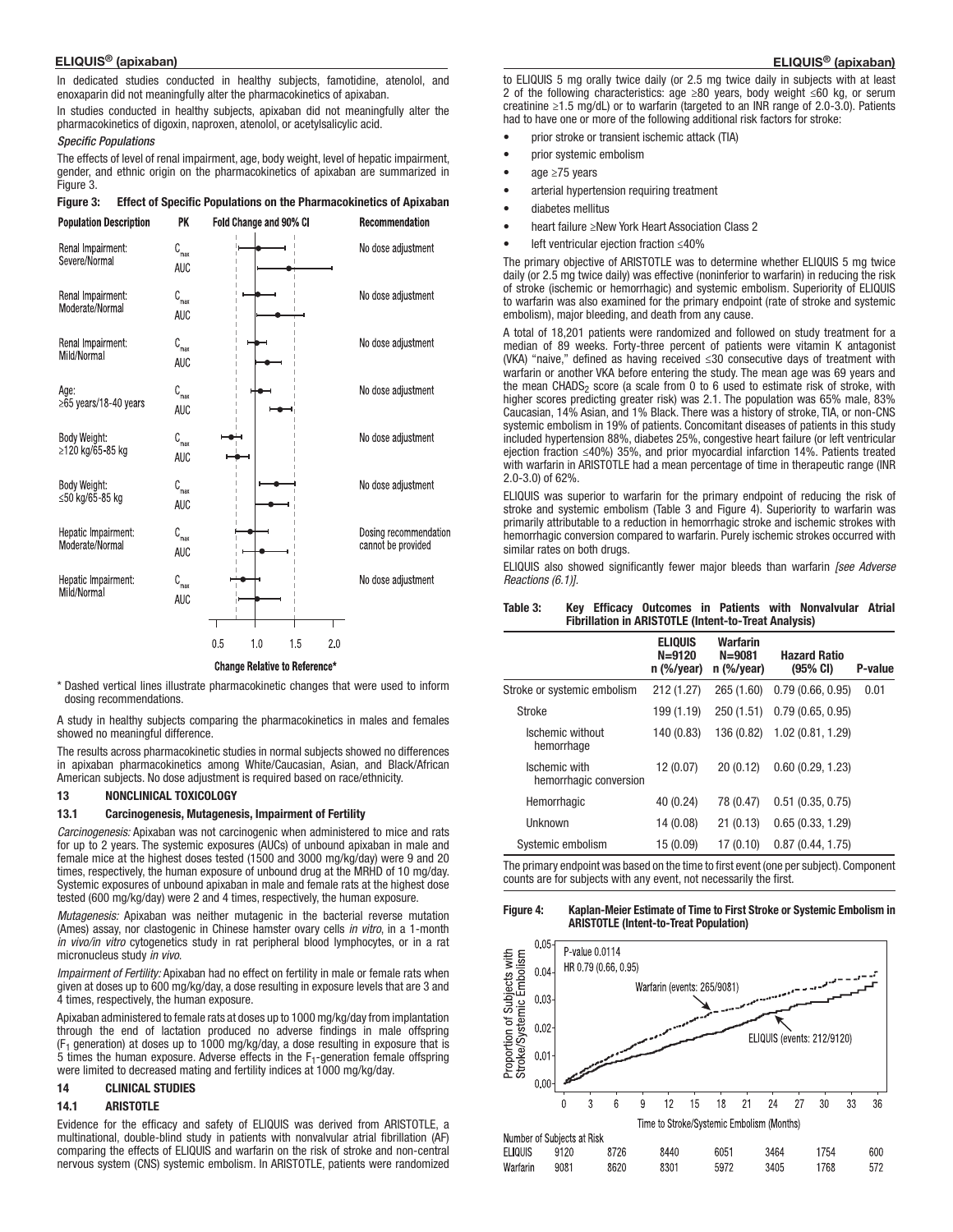All-cause death was assessed using a sequential testing strategy that allowed testing for superiority if effects on earlier endpoints (stroke plus systemic embolus and major bleeding) were demonstrated. ELIQUIS treatment resulted in a significantly lower rate of all-cause death ( $p = 0.046$ ) than did treatment with warfarin, primarily because of a reduction in cardiovascular death, particularly stroke deaths. Non-vascular death rates were similar in the treatment arms.

In ARISTOTLE, the results for the primary efficacy endpoint were generally consistent across most major subgroups including weight,  $CHADS<sub>2</sub>$  score (a scale from 0 to 6 used to predict risk of stroke in patients with AF, with higher scores predicting greater risk), prior warfarin use, level of renal impairment, geographic region, ELIQUIS dose, type of AF, and aspirin use at randomization (Figure 5).

| Figure 5:                          |        |                            | <b>Characteristics - ARISTOTLE Study</b> |                    |                     | Stroke and Systemic Embolism Hazard Ratios by Baseline |
|------------------------------------|--------|----------------------------|------------------------------------------|--------------------|---------------------|--------------------------------------------------------|
|                                    |        |                            | No. of Events                            |                    |                     |                                                        |
|                                    | No. of |                            | $%$ per yr)                              |                    | <b>Hazard Ratio</b> | P-value for                                            |
| Subgroup                           |        | Patients Apixaban Warfarin |                                          |                    | (95% CI)            | <b>Interaction</b>                                     |
| <b>All Patients</b>                | 18201  |                            | 212 (1.27) 265 (1.60)                    |                    |                     |                                                        |
| Prior Warfarin/VKA Status          |        |                            |                                          |                    |                     | 0.39                                                   |
| Experienced                        | 10401  | 102(1.1)                   | 138(1.5)                                 |                    |                     |                                                        |
| Naïve                              | 7800   | 110(1.5)                   | 127(1.8)                                 |                    |                     |                                                        |
| Age                                |        |                            |                                          |                    |                     | 0.12                                                   |
| <65 yrs old                        | 5471   | 51(1.0)                    | 44 (0.9)                                 |                    |                     |                                                        |
| ≥65 to <75 yrs old                 | 7052   | 82(1.3)                    | 112(1.7)                                 |                    |                     |                                                        |
| ≥75 yrs old                        | 5678   | 79 (1.6)                   | 109(2.2)                                 |                    |                     |                                                        |
| Gender                             |        |                            |                                          |                    |                     | 0.60                                                   |
| Male                               | 11785  | 132(1.2)                   | 160(1.5)                                 |                    |                     |                                                        |
| Female                             | 6416   | 80(1.4)                    | 105(1.8)                                 |                    |                     |                                                        |
| Weight                             |        |                            |                                          |                    |                     | 0.26                                                   |
|                                    |        |                            |                                          |                    |                     |                                                        |
| ≤60 kg                             | 1985   | 34(2.0)                    | 52(3.2)                                  |                    |                     |                                                        |
| $>60$ kg                           | 16154  | 177(1.2)                   | 212(1.4)                                 |                    |                     |                                                        |
| <b>Type of Atrial Fibrillation</b> |        |                            |                                          |                    |                     | 0.70                                                   |
| Permanent/Persistent 15412         |        | 191(1.4)                   | 235 (1.7)                                |                    |                     |                                                        |
| Paroxysmal                         | 2786   | 21(0.8)                    | 30(1.1)                                  |                    |                     |                                                        |
| Prior Stroke or TIA                |        |                            |                                          |                    |                     | 0.71                                                   |
| Yes                                | 3436   | 73(2.5)                    | 98 (3.2)                                 |                    |                     |                                                        |
| No                                 | 14765  | 139(1.0)                   | 167(1.2)                                 |                    |                     |                                                        |
| <b>Diabetes Mellitus</b>           |        |                            |                                          |                    |                     | 0.71                                                   |
| Yes                                | 4547   | 57(1.4)                    | 75 (1.9)                                 |                    |                     |                                                        |
| No                                 | 13654  | 155(1.2)                   | 190 (1.5)                                |                    |                     |                                                        |
| <b>Heart Failure</b>               |        |                            |                                          |                    |                     | 0.50                                                   |
| Yes                                | 5541   | 70 (1.4)                   | 79 (1.6)                                 |                    |                     |                                                        |
| No                                 | 12660  | 142 (1.2)                  | 186 (1.6)                                |                    |                     |                                                        |
| CHADS <sub>2</sub> Score           |        |                            |                                          |                    |                     | 0.45                                                   |
| ≤1                                 | 6183   | 44 (0.7)                   | 51(0.9)                                  |                    |                     |                                                        |
| $=2$                               | 6516   | 74 (1.2)                   | 82 (1.4)                                 |                    |                     |                                                        |
| $\geq$ 3                           | 5502   | 94(1.9)                    | 132(2.8)                                 |                    |                     |                                                        |
| Level of Renal Impairment          |        |                            |                                          |                    |                     | 0.72                                                   |
| Severe or Moderate                 | 3017   | 54(2.1)                    | 69(2.7)                                  |                    |                     |                                                        |
| Mild                               | 7587   | 87(1.2)                    | 116(1.7)                                 |                    |                     |                                                        |
| Normal                             | 7518   | 70(1.0)                    | 79 (1.1)                                 |                    |                     |                                                        |
| Apixaban Dose                      |        |                            |                                          |                    |                     | 0.22                                                   |
| 2.5 mg BID or placebo 831          |        | 12(1.7)                    | 22(33)                                   |                    |                     |                                                        |
| 5 mg BID or placebo                | 17370  | 200(1.3)                   | 243(1.5)                                 |                    |                     |                                                        |
| Geographic Region                  |        |                            |                                          |                    |                     | 0.44                                                   |
| North America                      | 4474   | 42 (1.0)                   | 56(1.3)                                  |                    |                     |                                                        |
| Latin America                      | 3468   | 43 (1.4)                   | 52(1.8)                                  |                    |                     |                                                        |
| Europe                             | 7343   | 75 (1.1)                   | 77 (1.1)                                 |                    |                     |                                                        |
| Asia/Pacific                       | 2916   | 52(2.0)                    | 80(3.1)                                  |                    |                     |                                                        |
| Aspirin at Randomization           |        |                            |                                          |                    |                     | 0.44                                                   |
| Yes                                | 5632   | 70 (1.3)                   | 94 (1.9)                                 |                    |                     |                                                        |
| No                                 | 12569  | 142 (12)                   | 171 (1.5)                                |                    |                     |                                                        |
|                                    |        |                            |                                          |                    |                     |                                                        |
|                                    |        |                            | 0.25                                     | 0.5                | 1                   | $\overline{c}$                                         |
|                                    |        |                            |                                          | Apixaban<br>Better |                     | Warfarin<br>Better                                     |

#### 14.2 AVERROES

In AVERROES, patients with nonvalvular atrial fibrillation thought not to be candidates for warfarin therapy were randomized to treatment with ELIQUIS 5 mg orally twice daily (or 2.5 mg twice daily in selected patients) or aspirin 81 to 324 mg once daily. The primary objective of the study was to determine if ELIQUIS was superior to aspirin for preventing the composite outcome of stroke or systemic embolism. AVERROES was stopped early on the basis of a prespecified interim analysis showing a significant

ELIQUIS® (apixaban) ELIQUIS® (apixaban)

reduction in stroke and systemic embolism for ELIQUIS compared to aspirin that was associated with a modest increase in major bleeding (Table 4); *[see Adverse Reactions (6.1)].*

| Table 4: | Key Efficacy Outcomes in Patients with Nonvalvular<br><b>Fibrillation in AVERROES</b> |                |                |      | Atrial |
|----------|---------------------------------------------------------------------------------------|----------------|----------------|------|--------|
|          |                                                                                       | <b>ELIOUIS</b> | <b>Aspirin</b> | $ -$ |        |

|                             | $N = 2807$<br>$n$ (%/year) | $N = 2791$<br>$n$ (%/year) | <b>Hazard Ratio</b><br>$(95% \text{ CI})$ | P-value        |
|-----------------------------|----------------------------|----------------------------|-------------------------------------------|----------------|
| Stroke or systemic embolism | 51 (1.62)                  | 113 (3.63)                 | 0.45(0.32, 0.62)                          | < 0.0001       |
| <b>Stroke</b>               |                            |                            |                                           |                |
| Ischemic or<br>undetermined | 43 (1.37)                  | 97(3.11)                   | 0.44(0.31, 0.63)                          |                |
| Hemorrhagic                 | 6(0.19)                    | 9(0.28)                    | 0.67(0.24, 1.88)                          | ٠              |
| Systemic embolism           | 2(0.06)                    | 13 (0.41)                  | 0.15(0.03, 0.68)                          | -              |
| MI                          | 24 (0.76)                  | 28 (0.89)                  | 0.86(0.50, 1.48)                          | $\overline{a}$ |
| All-cause death             | 111 (3.51)                 | 140 (4.42)                 | 0.79(0.62, 1.02)                          | 0.068          |
| Vascular death              | 84 (2.65)                  | 96 (3.03)                  | 0.87(0.65, 1.17)                          |                |

#### 16 HOW SUPPLIED/STORAGE AND HANDLING

#### How Supplied

ELIQUIS (apixaban) tablets are available as listed in the table below.

| <b>Tablet</b><br>Strength | Tablet<br><b>Color/Shape</b> | Tablet<br><b>Markings</b>                                                         | <b>Package Size</b>                                                                              | <b>NDC Code</b>                              |
|---------------------------|------------------------------|-----------------------------------------------------------------------------------|--------------------------------------------------------------------------------------------------|----------------------------------------------|
| 2.5 <sub>mq</sub>         | Yellow, round,<br>biconvex   | Debossed with<br>"893" on one side<br>and " $2\frac{1}{2}$ "<br>on the other side | Bottles of 60<br>Bottles of 180<br><b>Hospital Unit-Dose</b><br><b>Blister Package</b><br>of 100 | 0003-0893-21<br>0003-0893-41<br>0003-0893-31 |
| 5 <sub>mq</sub>           | Pink, oval,<br>biconvex      | Debossed with<br>"894" on one side<br>and " $5"$<br>on the other side             | Bottles of 60<br>Bottles of 180<br><b>Hospital Unit-Dose</b><br><b>Blister Package</b><br>of 100 | 0003-0894-21<br>0003-0894-41<br>0003-0894-31 |

#### Storage and Handling

Store at 20°C to 25°C (68°F-77°F); excursions permitted between 15°C and 30°C (59°F-86°F) [see USP Controlled Room Temperature].

#### 17 PATIENT COUNSELING INFORMATION

*See FDA-approved patient labeling (Medication Guide).*

Advise patients of the following:

- They should not discontinue ELIQUIS without talking to their physician first.
- They should be informed that it might take longer than usual for bleeding to stop, and they may bruise or bleed more easily when treated with ELIQUIS. Advise patients about how to recognize bleeding or symptoms of hypovolemia and of the urgent need to report any unusual bleeding to their physician.
- They should tell their physicians and dentists they are taking ELIQUIS, and/ or any other product known to affect bleeding (including nonprescription products, such as aspirin or NSAIDs), before any surgery or medical or dental procedure is scheduled and before any new drug is taken.
- They should tell their physicians if they are pregnant or plan to become pregnant or are breastfeeding or intends to breastfeed during treatment with ELIQUIS *[see Use in Specific Populations (8.1, 8.3)].*
- If a dose is missed, the dose should be taken as soon as possible on the same day and twice daily administration should be resumed. The dose should not be doubled to make up for a missed dose.

Manufactured by: Bristol-Myers Squibb Company

Princeton, New Jersey 08543 USA

Marketed by: Bristol-Myers Squibb Company Princeton, New Jersey 08543 USA and

Pfizer Inc

New York, New York 10017 USA

Rotachrom® is a registered trademark of Diagnostica Stago.

1289808 / 1298500 / 1289807 Issued December 2012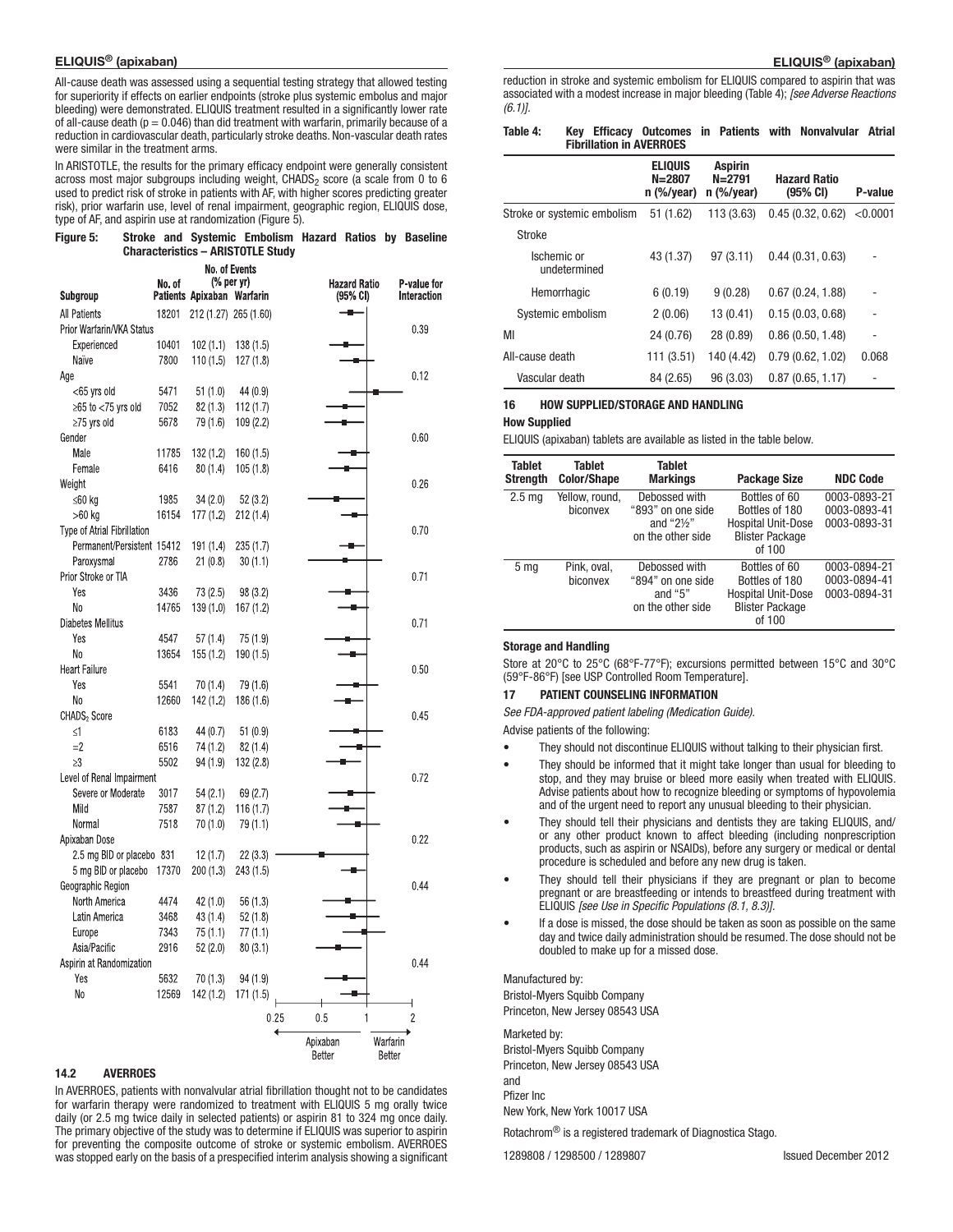# **MEDICATION GUIDE**

# **ELIQUIS®** (ELL eh kwiss) **(apixaban) tablets**

# **What is the most important information I should know about ELIQUIS?**

People with atrial fibrillation (a type of irregular heartbeat) are at an increased risk of forming a blood clot in the heart, which can travel to the brain, causing a stroke, or to other parts of the body. ELIQUIS lowers your chance of having a stroke by helping to prevent clots from forming. If you stop taking ELIQUIS, you may have increased risk of forming a clot in your blood.

# **Do not stop taking ELIQUIS without talking to the doctor who prescribes it for you. Stopping ELIQUIS increases your risk of having a stroke.**

ELIQUIS may need to be stopped, if possible, prior to surgery or a medical or dental procedure. Ask the doctor who prescribed ELIQUIS for you when you should stop taking it. Your doctor will tell you when you may start taking ELIQUIS again after your surgery or procedure. If you have to stop taking ELIQUIS, your doctor may prescribe another medicine to help prevent a blood clot from forming.

**ELIQUIS can cause bleeding** which can be serious and rarely may lead to death. This is because ELIQUIS is a blood thinner medicine that reduces blood clotting.

You may have a higher risk of bleeding if you take ELIQUIS and take other medicines that increase your risk of bleeding, including:

- aspirin or aspirin-containing products
- long-term (chronic) use of nonsteroidal anti-inflammatory drugs (NSAIDs)
- warfarin sodium (COUMADIN®, JANTOVEN®)
- any medicine that contains heparin
- selective serotonin reuptake inhibitors (SSRIs) or serotonin norepinephrine reuptake inhibitors (SNRIs)
- other medicines to help prevent or treat blood clots

Tell your doctor if you take any of these medicines. Ask your doctor or pharmacist if you are not sure if your medicine is one listed above.

 While taking ELIQUIS:

- you may bruise more easily
- it may take longer than usual for any bleeding to stop

# **Call your doctor or get medical help right away if you have any of these signs or symptoms of bleeding when taking ELIQUIS:**

- unexpected bleeding, or bleeding that lasts a long time, such as:
	- unusual bleeding from the gums
	- nosebleeds that happen often
	- menstrual bleeding or vaginal bleeding that is heavier than normal
- bleeding that is severe or you cannot control
- red, pink, or brown urine
- red or black stools (looks like tar)
- cough up blood or blood clots
- vomit blood or your vomit looks like coffee grounds
- unexpected pain, swelling, or joint pain
- headaches, feeling dizzy or weak
- • **ELIQUIS is not for patients with artificial heart valves.**

# **What is ELIQUIS?**

ELIQUIS is a prescription medicine used to reduce the risk of stroke and blood clots in people who have atrial fibrillation.

It is not known if ELIQUIS is safe and effective in children.

# **Who should not take ELIQUIS?**

# **Do not take ELIQUIS if you:**

- currently have certain types of abnormal bleeding.
- have had a serious allergic reaction to ELIQUIS. Ask your doctor if you are not sure.

# **What should I tell my doctor before taking ELIQUIS?**

# **Before you take ELIQUIS, tell your doctor if you:**

- have kidney or liver problems
- have any other medical condition
- have ever had bleeding problems
- are pregnant or plan to become pregnant. It is not known if ELIQUIS will harm your unborn baby.